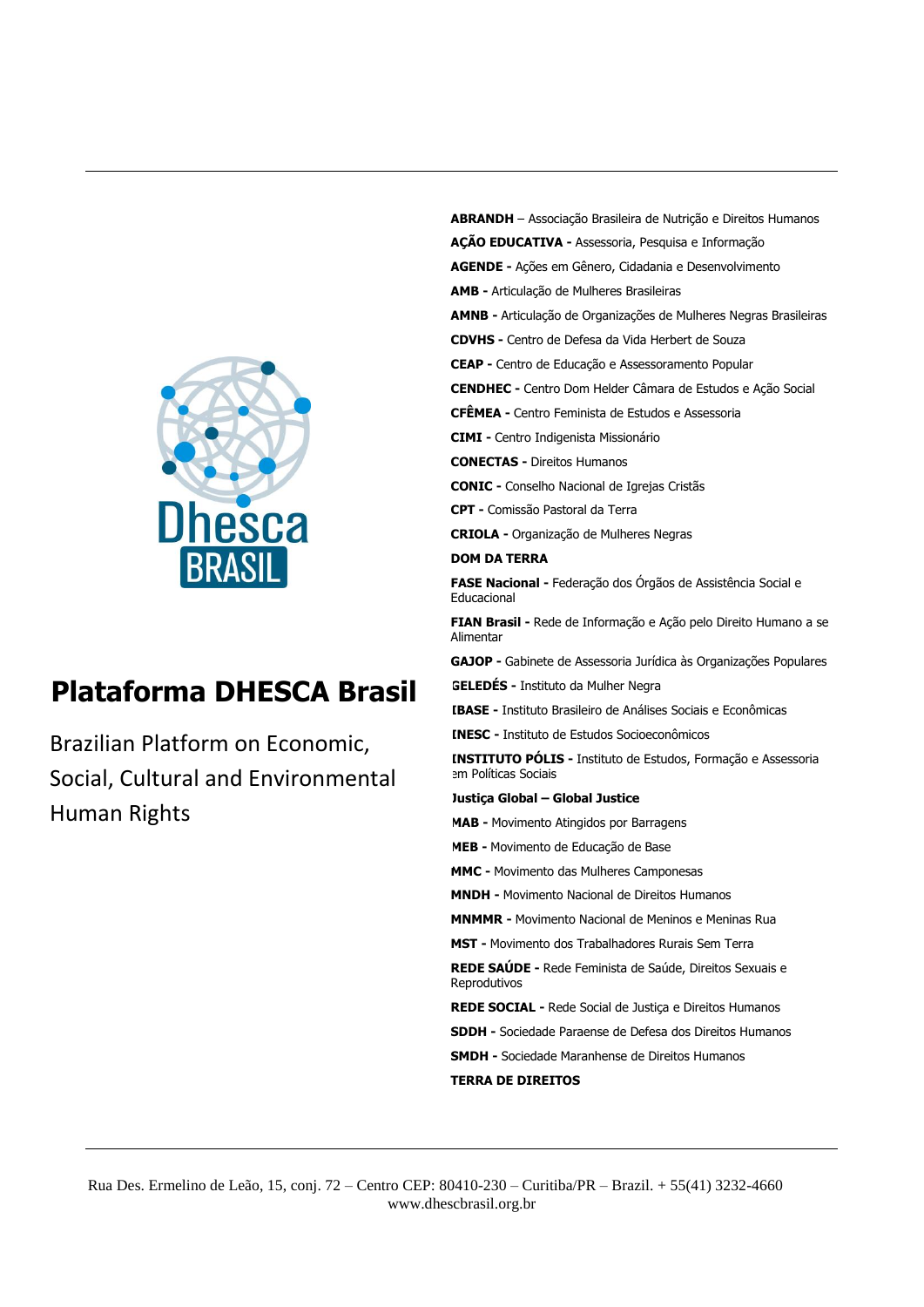#### **INTRODUCTION**

**1.** The Plataforma DHESCA Brasil is a network formed by 34 movements and organizations of the civil society that undertakes actions to promote, defend and compensate Economical, Social, Cultural and Environmental Human Rights (DHESCA), aiming at the invigoration of the citizenship and at the radicalizing of democracy. It acts also upon the formulation, reinforcement and control of social public policies. The DHESCA Platform was created in 2001 as the Brazilian Chapter of the Interamerican Platform for Human Rights, Democracy and Development (PIDHDD), a network created by organizations of the civil society of several Latin-American countries and the Caribbean.

**2.** One of the initiatives of the DHESCA Platform is the Project "Reporters of Human Rights" that, inspired by the experience of the Special Thematic Reporters of the UN, receives claims and performs missions, under the concept of the human rights as being universal, interdependent, indivisible and legally and politically demandable from the State. The Platform has 5 (five) Reporters: 1) Reporter for the Human Right to the City<sup>1</sup>; 2) Reporter for the Human Right to Education<sup>2</sup>; 3) Reporter of the Human Right to the Environment<sup>3</sup>; 4) Reporter of Sexual and Reproductive Rights<sup>4</sup> and 5) Reporter of the Human Right to Land, Territory and Food<sup>5</sup>.

**3**. From 2008 to 2011 the Reporters of the DHESCA Platform received several accusations about violations of Human Rights and performed missions (*in loco* visits) to almost all of the states of the Federation, in order to investigate the received information and to make recommendations to the responsible public authorities for the settling of those violations. 30 missions were made to 17 states, whose final reports were forwarded to the national public authorities and some international organisms, and they are available at the site [www.dhescbrasil.org.br.](http://www.dhescbrasil.org.br/) Below are presented some violations detected by the reporters that are able to show the development of the situation of Human Rights in Brazil in the last four years.

#### **THEME 1: PUBLIC POLICIES ON RACE AND GENDER**

## **THEME 1.1: WOMEN DEPRIVED OF FREEDOM AND EDUCATION IN BRAZILIAN PRISONS**

**4.** In the 1st Cycle of the Periodic Universal Revision (RPU) in which Brazil participated, in 2008, it was recommended and accepted by the Brazilian State that the country would undertake larger efforts regarding the prison systems in the several states of the federation, in order to transform them into rehabilitation centers (Uruguay); that it would take steps to improve the prison systems and to implement the recommendations of the Committee Against Torture (Germany), that it would give more attention to avoid the precarious imprisonments (South Korea) and make more rigorously the evaluation of the results of the projected activities regarding the conditions of the prisons, the system of criminal courts, the tortures, etc (United Kingdom).

**5.** On those themes, the Reporters for the Right to Sexual and Reproductive Health and for the Human Right to Education made from 2008 to 2011 an amount of 15 visits to 13 prisons in the states of Rio Grande do Sul, Bahia, Pernambuco, São Paulo, Pará, and the Federal District. The Reporters conducted more than two hundred interviews with interns of the units, directors and penitentiary agents, they had access to documents and public researches about the prison situation, and they met with government representatives.

**6.** It was possible to detect several violations of the human rights of men and women in jail. The great majority of Brazilian prison units faces chronic problems of overcrowding. The deficit of vacancies in female

**.** 

<sup>1</sup> Reporter: Orlando Alves dos Santos Junior

<sup>2</sup> Reporter: Denise Carreira Soares

<sup>&</sup>lt;sup>3</sup> Reporters: Marijane Lisboa e Guilherme Zagallo

<sup>4</sup> Reporter: Maria José de Oliveira

<sup>&</sup>lt;sup>5</sup> Reporter: Sérgio Sauer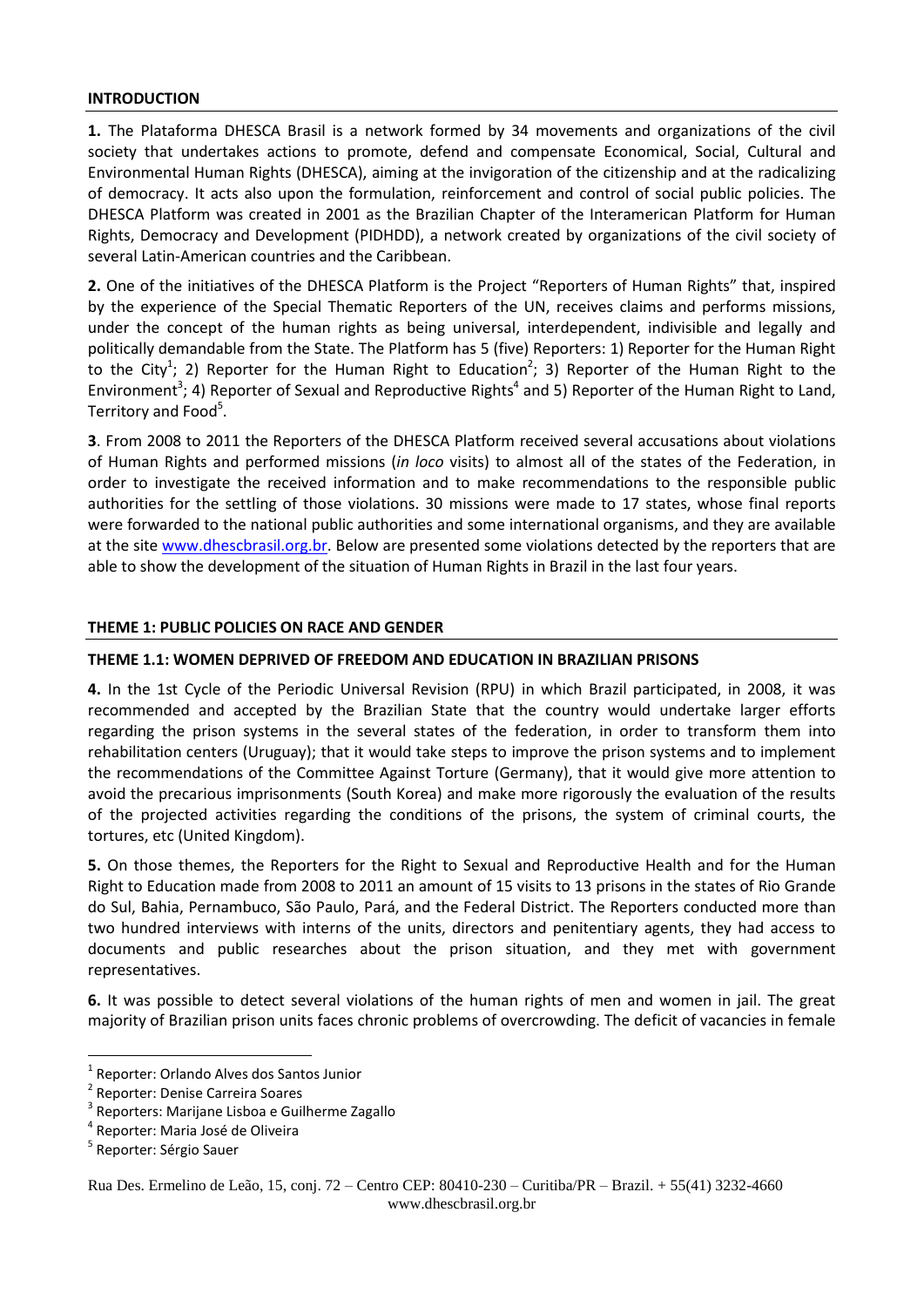prisons is of 12 thousand vacancies. In Pernambuco, the Feminine Penal Colony is the prison with the largest proportional overcrowding of the state, with facilities for 150 arrested, but counting up to 670. The Prison Aníbal Bruno has 3,600 imprisoned, but the capacity is of 1,448 people.

**7.** Most of the prison units are places of negative experiences and learning, and of multiple violations of the rights of the imprisoned people regarding health, food, legal assistance, the right of physical and mental integrity, education, communication with relatives, access to documents, etc. There are permanent claims about terrible infra-structural conditions: lack of beds and mattresses, detainees sleeping tied to the grating to avoid falling on the other cell interns, lack of water, and of attendance by public defenders, lack of vehicles and of prison agents to escort the detainees, specifically to audiences, violence inside of the prison/penitentiary, lack of valorization of the prison agent's profession, poor sanitary conditions, lack of occupation (work and courses), cells built in unhealthy *containers* (as Pará), incapacity of the legal system to accompany the accelerated increase of prisons. Finally, it is worth to point out that in the prison units there is a prevalence of young black (brown and black, according to the IBGE) population, with low education and of poor origin, which clearly demonstrates the prevailing class and race cutting in those settings.

**8.** In more than 400 prison units, according to data of the Ministry of Justice, the women occupy wings of masculine units. Most of the prisons and wings allocated to women have inadequate facilities, without spaces for leisure and living together with children, which represents a double penalty, besides other problems that reaffirm the gender inequalities also in the context of prison. Normally the mothers are allowed to be with their children during the period of breast-feeding. In the states in which the judges allow the children to stay beyond this period the children remain in the cells with the mothers without any attendance. The right to a day care center practically doesn't exist. In most units there is no supply of items for personal hygiene, the tooth care and psychological service to the women is rare, and the visits of gynecologists are not sufficient for the high number of detainees. There is also a high rate of depression, even with several attempts of suicide, as told by the Director of the Feminine Prison of Recife-PE, the Female Penal Colony Bom Pastor.

**9.** Regarding the improvement of the right to education in the prisons, it was verified that there is a conflict between the warranty of education and the model of prison itself and its characteristics, such as the overcrowding, oversize of the security forces, excessive measures of discipline, etc. The educational service in the prisons is discontinuous and overrun by the logics of security, suffering interruption e. g. in case of a rumor of rebellion. The offer is also much less than the demand (in almost all units that offer classes, there are waiting lists), mainly for professional education; there is no pedagogic project. In the prison system there are no governmental policies of education, the labor conditions of the educators are precarious, and in many units they face the agents' distrust, being submitted by them to severe controls. There are also serious problems of infrastructure regarding classrooms. There is also a lack of notebooks, pens, pencils, pedagogical and support materials, and libraries.

#### **THEME I: RECOMMENDATIONS**

**10.** That urgent measures be taken to grant access to Justice, warranting a continuous assistance by public attorneys in all phases of the process, in order to reduce the temporary imprisonment; restructuring the criminal justice system, with the increase of the number of judges and penal execution promoters, and that a policy of the penitentiary agents' valorization be established, including psychological support;

**11.** That the Brazilian State guarantees the right to day care centers for children born by detainees as part of the educational policy and of the access to minimum income programs for the boys and girls of imprisoned people;

**12.** That the Law of Penal Execution be adapted to the advances established in the legal and international framework, and that the law project of 2007 be approved in the National Congress, regarding the redemption of penalties through study;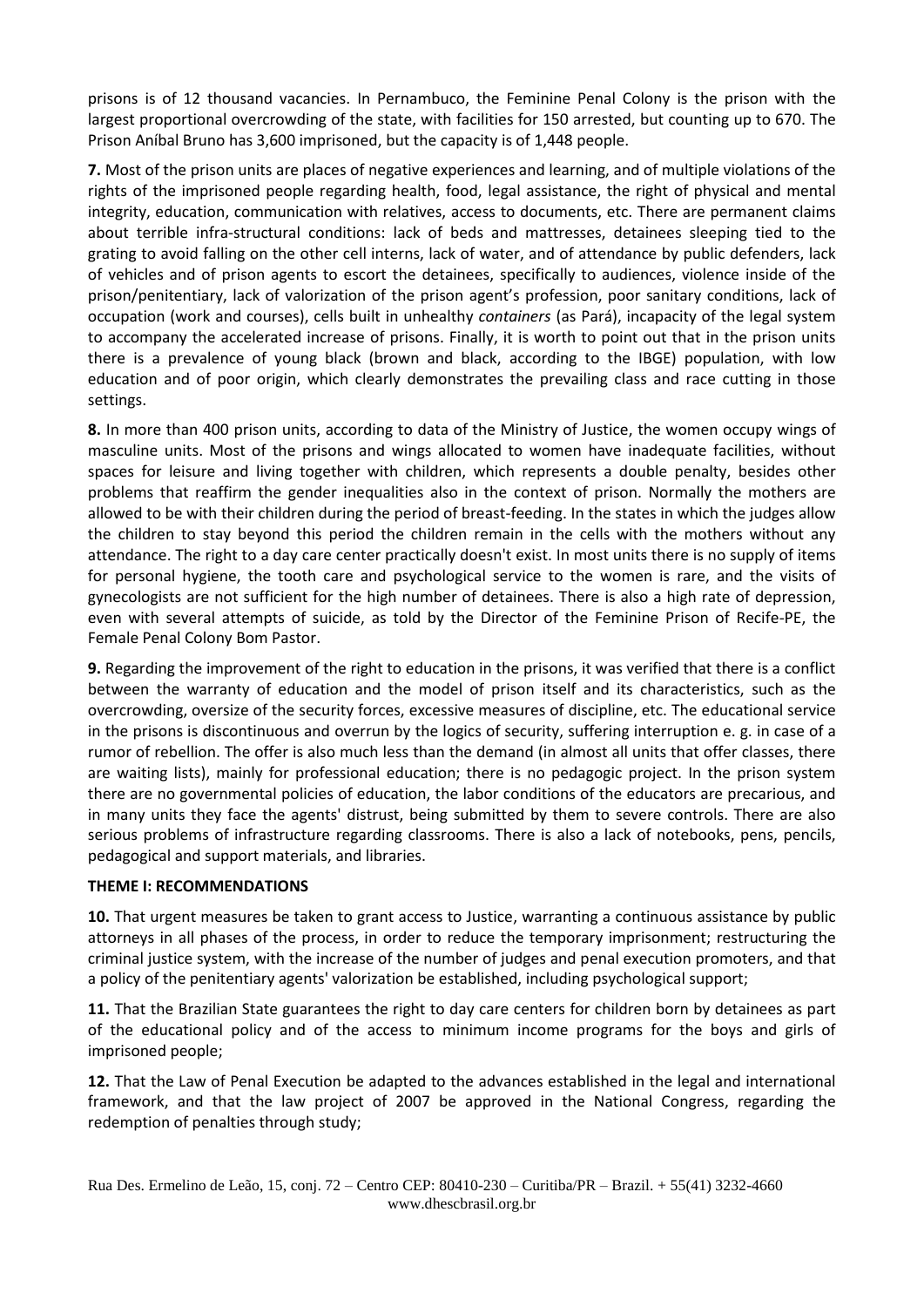**13.** That there be created state plans for education in prisons, and that the professional education be assumed as a policy for professional qualification;

**14.** That the human rights to work and education be guaranteed by the Brazilian State, in connection with the human right to health – physical and mental –, in order to leave behind hegemonic views that give priority to therapeutics and "moral correction";

**15.** That there be made a general restructuring of the prison system, challenging the punishment model focused on the increase of the confinement of human beings as an answer not only to the organized crime in Brazil and in the world, but to the growth of the social and interpersonal conflicts derived from the inequalities (economical, ethnic-racial, regional, gender, sexual orientation, age, etc) and from the lack of access to basic rights;

**16.** That the recommendations of the 1st Cycle of the Periodic Universal Revision be implemented regarding the theme.

### **THEME 1.2: RELIGIOUS INTOLERANCE IN BRAZILIAN SCHOOLS**

**17.** The Reporter of the Human Right to Education made missions to the states of Rio de Janeiro, Piauí and Goiás to investigate accusations on religious intolerance in day care centers, universities and remnant areas of quilombos (African slaves descendants). The Reporter received denouncements of cases of physical violence (punches and even stoning) against students; of dismissal or removal of education professionals who follow religions of African origin or who deal with contents of those religions in class; prohibition to use books and to teach the capoeira dance in school; omission to act against discrimination, or abuse of power positions by teachers and directors, etc.;

**18.** Besides, Brazil signed in 2008 an agreement with the Holy See that guarantees the confessional instruction in school, especially the Roman Catholic, which constitutes an offense to the lay character of the State and to religious freedom.

#### **THEME 1.2: RECOMMENDATIONS**

**19.** That there be made a proposal of Constitutional Amendment (PEC) to revoke in our Charta the religious teaching in public schools and the Agreement of Brazil with the Holy See referring to the provision of Roman Catholic religious teaching and of other confessions in public school systems;

**20.** That a National Plan be created to address religious intolerance.

# **THEME 2: MODEL OF DEVELOPMENT, MEGAEVENTS AND HUMAN RIGHTS**

**21.** It is also part of the recommendations made and accepted by the Brazilian State in the 1st Cycle of RPU that Brazil would continue the efforts in the land reform program (Ghana), that it would carry out this Reform in a faster rhythm through the implementation of policies directed towards the improvement of the living conditions of African descendants, of indigenous people and other minorities (Nigeria), that it would continue and intensify the efforts to reduce poverty and social inequality (Belgium), that it would give more attention to the issues of human rights violation against the indigenous people (South Korea). These recommendations refer to the right to land and territory and to the observance of the rights of minorities and vulnerable populations that sometimes are in conflict with the development project adopted by the Brazilian government.

**22.** This project, through the PAC – Growth Acceleration Program –, includes the accomplishment of several infrastructure enterprises, of medium and large size, that have been built in the last years in several Brazilian states, such as the opening and enlargement of ports, fluvial transportation routes, railways, construction of dams, transposition of waters, and others.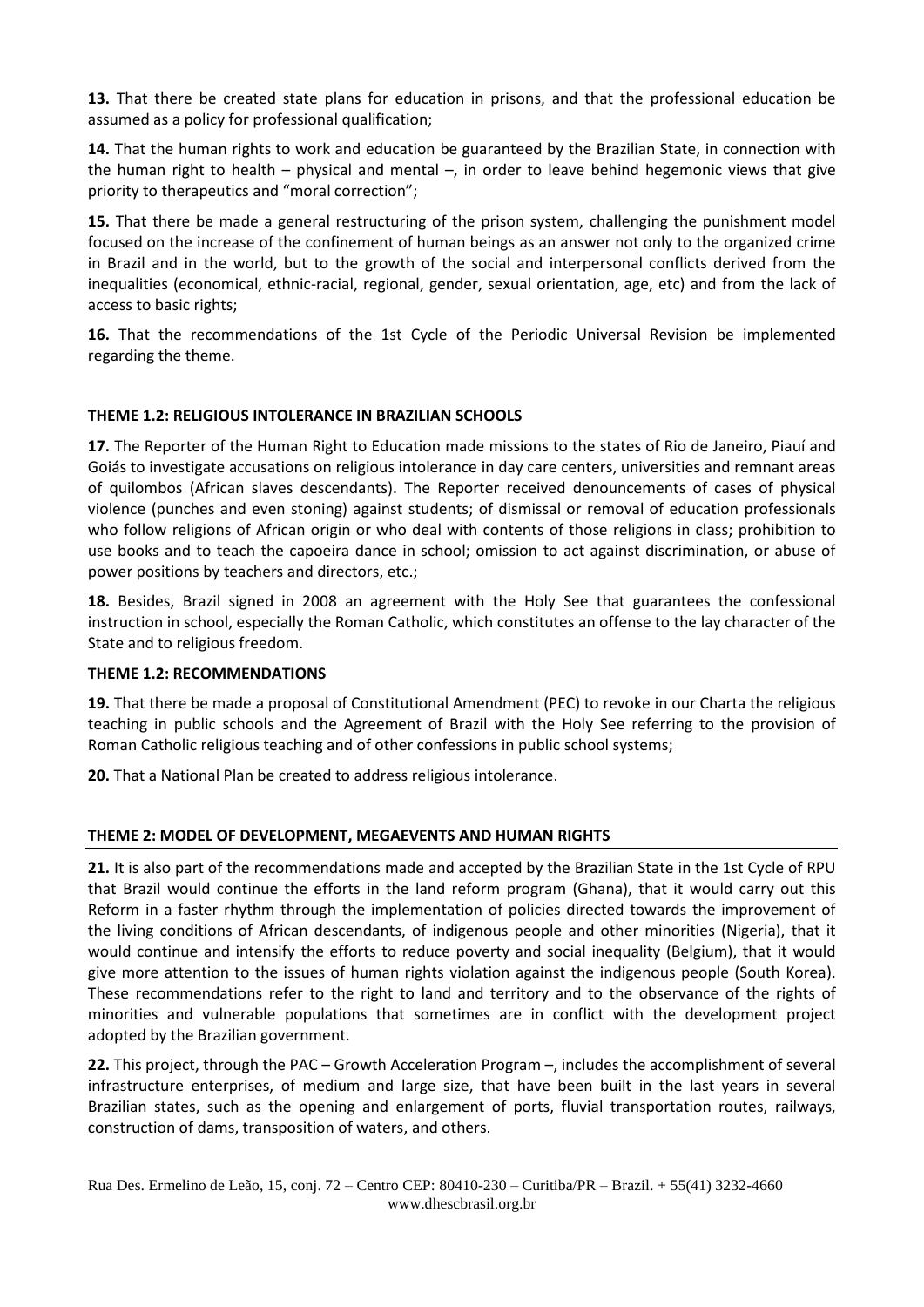**23**. However, all these infrastructure works require an intensive use of natural resources, especially energy, water and soils, which means the expropriation of territories and the destruction of ways of life of traditional peoples and communities. Denouncements about these current violations originated the missions in the years of 2008 and 2011, in which have been investigated the violations regarding the construction of the hydroelectric plants of Jirau and Santo Antônio, in Rondônia, the process of licensing of the dam of Belo Monte, in Pará, the transposition and the construction of dams on the San Francisco river, in Pernambuco, and the extraction of uranium ore, in Bahia.

**24.** In the context of the Madeira river there are presently under construction the Santo Antonio and Jirau dams, where the claims of violations motivated two missions in 2007 and 2011. There was violation of the norms that rule the procedures of environmental licensing, and the license to build the dams was granted even against the opinion of the IBAMA, that was contrary to the construction (Nr 014/2007– COHID/CGENE/DILIC/IBAMA by the IBAMA). In addition to this irregular license, the construction was started without the hearing of the traditional peoples who depend directly on the river. This violates the right to previous and informed consultation, present in the Convention 169 of the International Labor Organization. Besides, the disordered migration of employees to work at the construction sites caused the increase of the figures of violence in the communities. The number of deceitful homicides increased 44% in Porto Velho between 2008 and 2010, and the amount of children and teen agers victims of abuse or sexual exploration grew 18%. The number of rapes increased 208% in Porto Velho between 2007 and 2010.

**25**. In addition, the violations of the labor rights of the construction workers caused a revolt in March of 2011, which resulted in the burning of 54 busses and of 70% of the workers' barracks at Jirau. In the interviews held there it was told that the construction of the hydroelectric dam of Santo Antonio and Jirau already had caused the death of six workers in accidents; that each of the enterprises already received 1,000 infringement notifications by the Regional Labor Authorities due to the violation of the labor legislation; that there was illegal use of coercive methods for the patrimonial security, etc. It has to be stressed also that the basin of the Madeira river comprises about one fourth of the Brazilian Amazonian area and its contribution to the flow of the Bolivian rivers is not less than of 95% (in the basin are all navigable water roads and the most important cities of Bolivia), and Bolivia was not consulted about the construction of the dams, what characterizes violation of the people's self-determination and of the sovereignty of the countries.

**26**. The Belo Monte dam, to be built according to the government's project near Altamira, Pará, also had a vicious process of licensing. About this the Reporter of the Human Right to Environment was present at the Public Audiences in Belém and Altamira and held Public Audiences in Volta Grande do Xingu – Vila Ressaca and the Indigenous Territory Arara, in November of 2009. The Reporter detected that the current project of the Belo Monte dam contains serious flaws and irreversible impacts on the population living at the margins of the Xingu river, particularly the riverine and indigenous, who, like in Jirau and Santo Antônio, were neither heard nor consulted. The construction will have a dimension similar to the Panama Canal, and it will form two reservoirs of 516 km<sup>2</sup> that will cause impact on the whole region of the basin of the Xingu river, an area that embraces 30 legally established indigenous territories, plus four reservations for extractive management and eight environmental conservation parks: It causes the impact on thousands of natives and 24 ethnic groups of the basin of the Xingu river.

**27**. Two days before the liberation of the preliminary license, technicians of the licensing department of the IBAMA issued a technical note stating that "there are not enough elements to attest the environmental viability of the enterprise" <sup>6</sup>, which was disregarded. An independent analysis of the Study and Report of Environmental Impact of Belo Monte, made by a group of scientists recognized nationally and internationally<sup>7</sup>, demonstrated that the impacts of Belo Monte are much larger than those gathered by the official environmental report. According to the Independent Study, there was an underestimation of the

**<sup>.</sup>** 6 (COHID/CGENE/DILIC/IBAMA – Technical Note 04/2010).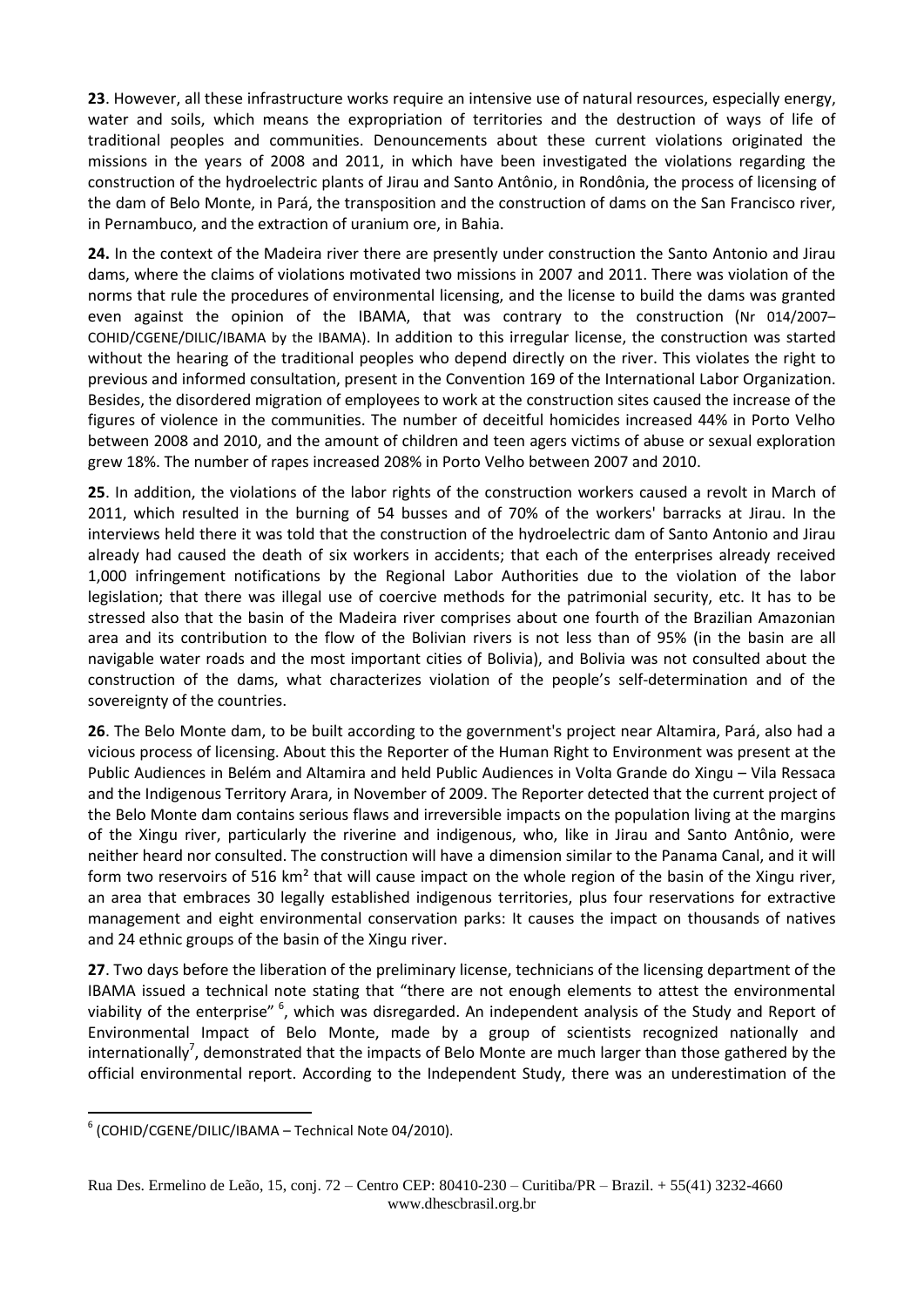victimized population and of the affected area. There is a risk of proliferation of endemic diseases, and no study was made about isolated indigenous tribes. There is a threat of extinction of endemic species in the Passage of Reduced Flow, an irreversible loss of biodiversity, an insufficient analysis of the impact of the migration on deforestation and indigenous lands, etc.

**28**. The irregularities in the licensing process and the violations of the rights of the traditional peoples motivated, in 2010, the remittance of an accusation to the Interamerican Human Rights Commission (CIDH) of the OEA by several Human Rights organizations<sup>8</sup>. The petition claimed the urgent concession of precautionary measures to suspend the process of environmental licensing of the project. The CIDH, then, urged officially the Brazilian government to suspend the process of licensing of the hydroelectric compound of Belo Monte, mentioning the potential damage of the construction of the dam to the rights of the traditional communities of the Xingu river basin. The request was not followed, and Brazil did not attend the audience summoned by the CIDH to debate the lack of obedience to the precautionary measure to protection to the indigenous populations of the Xingu. This audience happened on October 26, 2011.

**29.** It has to be pointed out that, according to data of the Pastoral Commission on Land, the state of Pará, where Belo Monte dam will be built, is the most violent state of the country, with regard to land conflicts, known for summary executions, slaughters and slave labor. This scenario is due to the concentration of the land property, including the illegal appropriation of public land ("grilagem"). The development plans, the discussions around the asphaltic covering of the BR 163 road (Cuiabá-Santarém), and the attempts to construct Belo Monte, associated with investments of the mining sector, timber extraction and expansion of the soybean farms, causes the valorization of the land in the area and the increase of conflicts. The Reporter of the Human Right to Land, Territory and Food was twice in the area of Santarém and detected current violations through the expansion of the soybean farming, the construction of the grain port by the multinational Cargill and the slowness in issuing land titles of quilombola territories and in the demarcation of indigenous territories. According to the National Quilombola Commission (CONAQ), there are about 3 thousand quilombola communities in Brazil. However, there are only 995 processes to issue titles at the INCRA, and tiny 30 presidential decrees have been issued between 2005 and 2010, according to official data of the INCRA.

**30.** There are also projects in the basin of the São Francisco river, that represents about 60% of the water reservoirs of the Northeast of Brazil. The river is known as river of national integration, it links the Southeast to the Northeast, it feeds six states and waters the most threatened biomes of the country: the caatinga and the cerrado savannahs, a region under severe drought. The integration of the river basins of the São Francisco, originally conceived in the 19<sup>th</sup> century, consists of the transposition of the waters of the river through two canals, the North Axis and the East Axis. Indigenous and quilombolas communities, land reform settlements, and riverine had their lands cut by these canals, and many of these communities still today are without access to water, as it is the case of the quilombola communities of Jatobá and Cruz dos Riachos (the last located at 8 km off the river), of the Jibóia settlement, and of Truká tribe, in the municipality of Cabrobó, Pernambuco. The semi-arid region of the Northeast, where the canals are being built, shows a high concentration of land, and evidences the contradiction of the open declaration of the government that the transposition would "distribute water" in the drought area, because democratize water means first of all to make the land reform. The goal of the work is to foster agribusiness, irrigated horticulture, and to take water to the port of Pecém, in Ceará, thus not benefitting the real victims of the drought.

**31**. In addition to the project of national integration of the waters of the São Francisco river, there is also the project to build several dams in the river, among them the Riacho Seco and the Pedra Branca dam, in the municipality of Santa Maria da Boa Vista and Orocó. The licensing process of both dams suffers from the same vices as the dams built in the Amazon, which are: not hearing the traditional populations, and violating the rights to information, to food, to work and to housing. Accusations presented to the federal

1

Rua Des. Ermelino de Leão, 15, conj. 72 – Centro CEP: 80410-230 – Curitiba/PR – Brazil. + 55(41) 3232-4660 www.dhescbrasil.org.br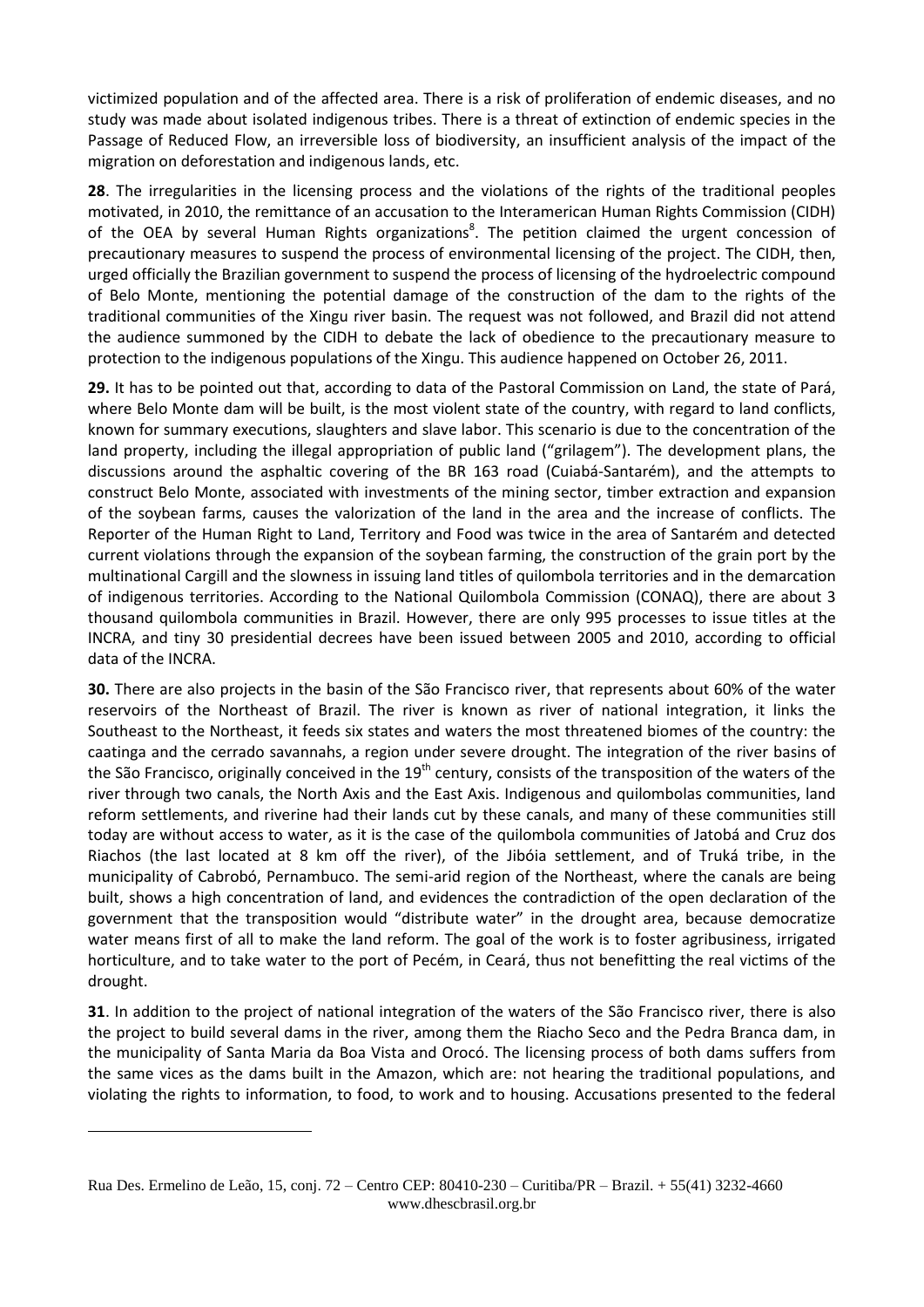public prosecution office at Petrolina led to the recommendation that the IBAMA should suspend immediately the licensing of the dams, until the due hearings are accomplished, until the quilombola territories are titled, and the indigenous territories demarcated, which to this moment has not been implemented. And, still regarding the expansion of the energy model and the São Francisco river, it was announced in the first semester of this year that there would be built in the municipality of Itacuruba, in Pernambuco, at the margins of the São Francisco river, the first nuclear energy plant of the Northeast.

**32**. Regarding the Brazilian nuclear project, in January of 2000 started to operate in the municipality of Caetité (Bahia), 750 km off Salvador, the Uranium Concentrate Plant of the Nuclear Industries of Brazil (URA-INB), responsible for the mining activity and for the transformation of mineral uranium into uranium liqueur. The inhabitants of the town denounced to the Reporter who went in mission to the place, several spillings, as in April of 2000, when 5 million liters of liqueur of uranium flowed over to the environment. There were spillings also in 2004, and more denouncements of leakages from leaching tanks. Nevertheless, in 2007, the IBAMA renewed the License of Operation Nr. 272/2002 without including the condition to present a periodic report on endemics, epidemics and emergences of new diseases.

**33.** On October 28, 2009, there were denouncements of new leakages in the facilities of the URA-INB, of about 30 thousand liters of liqueur of uranium, with an overflow of radioactive material. Independent surveys have been made that detected that the water of city was polluted by radiation. In the Public Audience held on October 06 of this year to discuss the issue in the Commission for the Environment of the Federal Chamber of Deputies, employees of the INB were present and also denounced several labor irregularities, such as the fact that the overalls used by the employees and that should be discarded were washed and given to the employees of a subcontracted firm.

**34**. It has also to be stressed that at November 23 the new Brazilian Forest Code was approved by the Senate. Brazil, at the same time as it commits itself at the Climate Convention to reduce emissions between 36 and 39%, and commits itself to the 20 goals of the strategic plan of the Convention on Biological Diversity, at domestic level it proposes the disassembling of its environmental legislation. The more flexible Forest Code carries the amnesty of penalties and fines for the agribusiness, and states also it is not necessary that those guilty of deforestation recover their areas of permanent preservation and legal reservation, if they made the deforestation before July of 2008. The goal of the flexibility is to incorporate the 200 million hectares outside the market into the logics of production of agribusiness. The new Forest Code establishes also that a hectare of native forest is equivalent to the title of lands marketed in the stocks exchange, which is the market of the payments for environmental services. According to Art. 225 of the Brazilian Federal Constitution the forests are common goods of the people, being unavailable, inalienable and unprescriptible. Therefore, the provisions of the Code are unconstitutional and drain the socio-environmental function of property.

**35**. In addition, due to the mega-events hosted by Brazil, the World Cup of 2014 and the Olympic Games of 2016, there has been an urban restructuring in the host cities, with displacements and forced removals. The Reporter of the Human Right to the City made missions in São Paulo (SP), in Teresina (PI), in Rio de Janeiro (RJ), and in São Luís (MA). These cities will receive dozens of projects, including sporting facilities, stadiums, infrastructure in the field of urban mobility. The mission to Rio was accompanied by the UN Reporter Raquel Rolnik. It has been proved that the municipal government treats as irrelevant the ownership of residents involved in removals and resettlements. In Rio de Janeiro the mission visited nine communities impacted by the constructions: Favela do Metrô, Campinho, Vila Autódromo, Vila Harmonia, Restinga, Recreio III, Estradinhas, Providência and Sambódromo, and it detected that there are cases of inhabitants living at the place for 40 years, but who had neither the ownership nor the market value considered for compensation.

**36**. In all of the visited cases it is evident that the public authority had a central role in creating a favorable atmosphere for the investments linked to the segments of real estate capital, to the contractors of public buildings, the constructors, the hotel sector, etc. However it was not capable of guaranteeing the right of housing for the displaced populations. Thousands of Brazilian families were displaced, many through

Rua Des. Ermelino de Leão, 15, conj. 72 – Centro CEP: 80410-230 – Curitiba/PR – Brazil. + 55(41) 3232-4660 www.dhescbrasil.org.br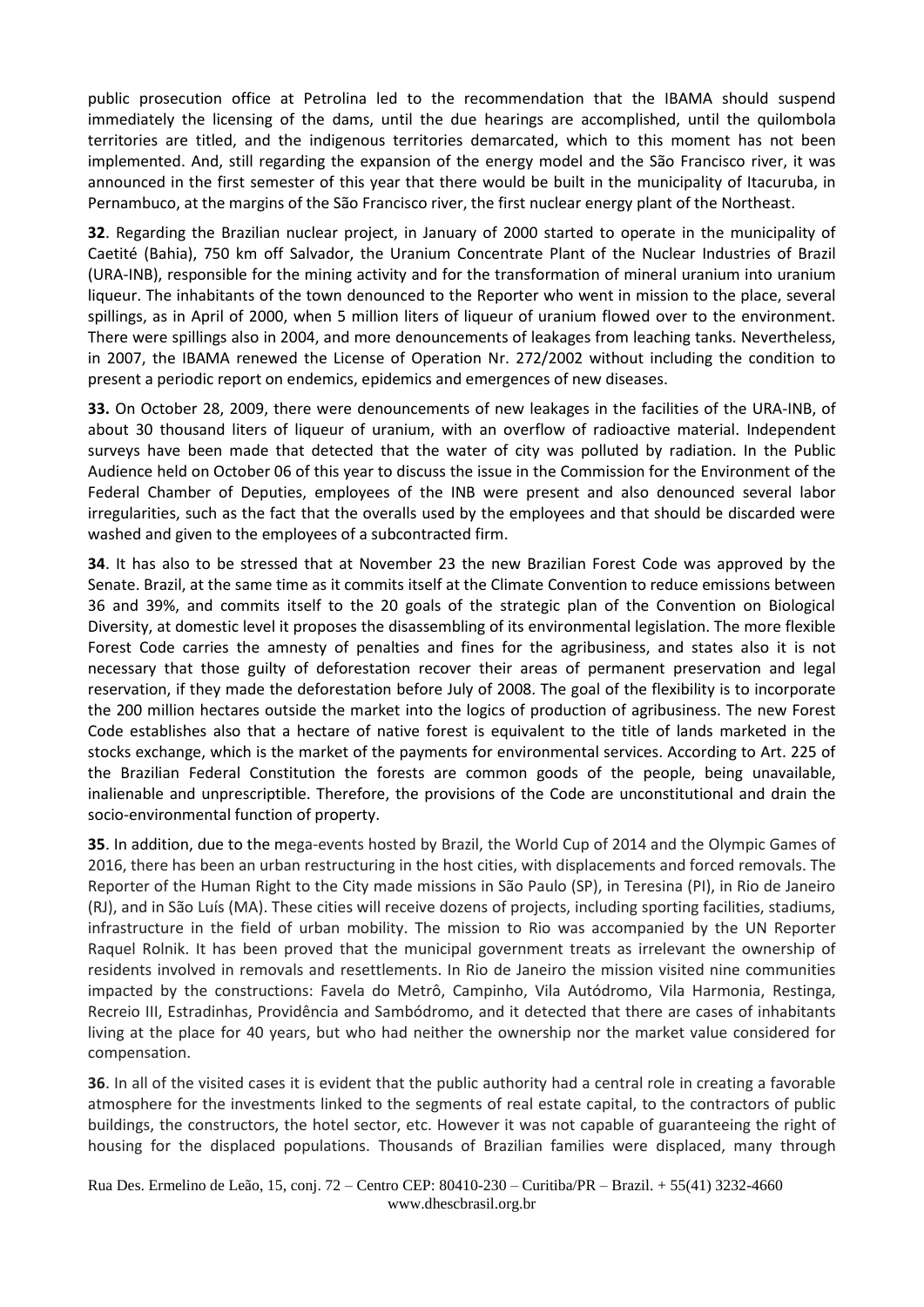violence, and they didn't get compensation, or the compensations took into account only the improvements, no the value of the land. This impedes that the families acquire new properties close to the place where they lived, being forced to move to distant sites. The areas of displacement are mainly of slums and irregular settlements, where the most vulnerable population lives, and where the right to housing should be most respected.

## **THEME II: RECOMMENDATIONS**

**37**. That Brazil takes a controlling action to check the execution of the conditions of the environmental licenses granted to the Santo Antonio and Jirau enterprises, that it proposes change in the rules of the environmental licensing to turn obligatory the inclusion of all of the environmental externalities in the studies of environmental impact, charging the entrepreneurs for the mitigation of these damages and, when this is not possible, for their compensation;

**38**. That field control be implemented on labor and socio-environmental conditions in large enterprises, in order to suspend the transfer of finances in case of violation of labor legislation and/or of conditions and of reliever measures established by the environmental licensing;

**39**. That Brazil promotes urgently the titling of the quilombola territories, the recognition and demarcation of the indigenous homelands, mainly those impacted by large projects, implementing as well the land reform and every land legalization needed to produce victuals;

**40**. That Brazil proceeds to revoke the license of the Belo Monte hydroelectric dam, due to insufficient Studies of the Environmental Impacts and because of the extremely high damage it will cause to the environment, to the traditional peoples of the Xingu river, and to the future generations;

**41**. That Brazil equalizes the development project with the implementation of the human;

**42**. That the country invests in alternative forms of energy generation, as the solar energy, over against the construction of hydroelectric dams and of nuclear energy plants;

**43**. That Brazil constitutes mixed commissions to guarantee the safety of the water consumed by the populations impacted by the extraction of Uranium in Caetité-BA, and the safety of the environment; that it implements the Plan of Monitoring, Surveillance and Attention to the Health of residents and workers at the INB; that the residents of the surroundings of the uranium mine be compensated for the serious impacts of the activity on their houses, health, agricultural production and community life;

**44**. That Brazil promotes the protection of the Amazonian Forest and of the savannah areas of the caatinga and cerrado through the protection to the people living therein, as well as the respect to the sovereignty of National States that share with Brazil the Amazonian Forest, and the obedience to decisions issued by the international courts;

**45**. That the country acts to revoke the Forest Code due to absolute incompatibility with the Federal Constitution and with the international treaties and conventions signed by Brazil and because it would transform into commodities the nature and the forests, that are a common good of the people and inalienable;

**46**. That the Brazilian State guarantees total transparency in the planning and implementation processes of the works of the mega-events as well as the participation of the impacted communities; that it assures that the right to housing to the impacted populations; that it studies alternatives to the removals and displacements and makes compensations compatible with the improvements as well as with the land value, and suspends all planned displacements until the conflicts linked with them are negotiated and alternative solutions are discussed with the communities;

**47**. That Brazil complies with the recommendations made at the 1st Cycle of RPU regarding the theme.

# **THEME IV: PNDH 3 (Third National Human Rights Plan), INDICATORS AND HUMAN RIGHTS DEFENDERS**

Rua Des. Ermelino de Leão, 15, conj. 72 – Centro CEP: 80410-230 – Curitiba/PR – Brazil. + 55(41) 3232-4660 www.dhescbrasil.org.br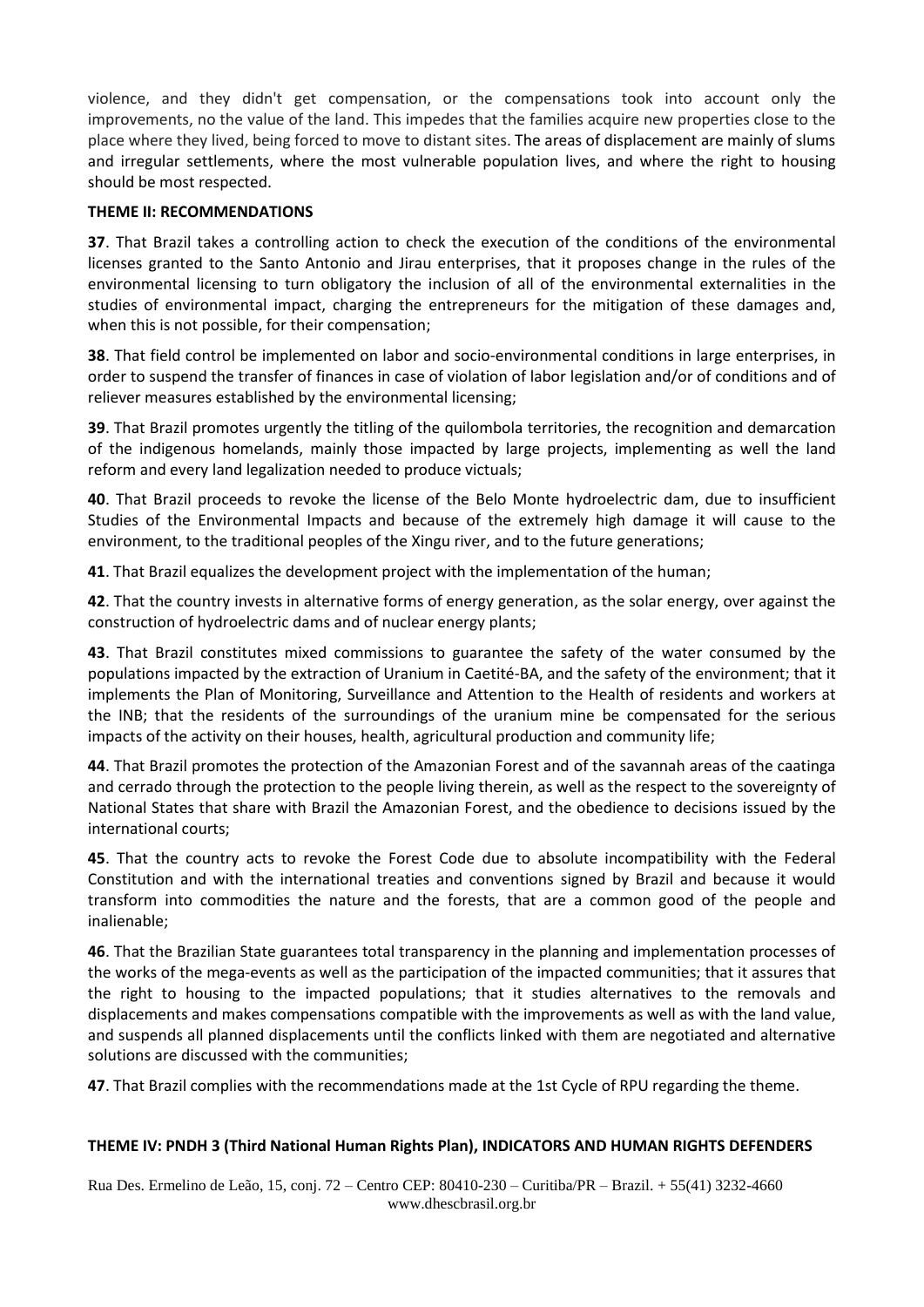**48.** During the 1st Cycle of RPU, besides the 15 recommendations it received and accepted, Brazil committed itself voluntarily to the creation of a national system of human rights indicators and to the elaboration of an annual report about the situation of human rights, taking into account the follow-up of the revision process. However, until the moment, none of those commitments has been met.

**49.** In the first semester of 2011 the General Human Rights Office released the convocation for the Project "Information in Human Rights: Identifying Potentials and Building Indicators", in cooperation with the Fund of Population of the United Nations and with the Foreign Affairs Ministry. The convocation, concerning the beginning of the constitution of unified indicators on human rights, was prepared without the participation of the civil society, considering it was precisely the civil society who proposed the list of indicators.

**50.** As for the Human Rights policy, after state conferences on Human Rights and one national conference, in December of 2009 president Lula signed the Decree of the Third National Program of Human Rights, PNDH3, prepared in partnership with the civil society, and considering the axes and guidelines issued by the conferences. Since it incorporated controversial issues for the Brazilian society, such as the proposal to legalize abortion, to remove religious symbols from public places (lay character of the State), to regulate the communication media, to establish the commission on memory and truth, to investigate the disappearances during the dictatorial regime, among others, the program was severely attacked by more conservative sections of the National Congress and of the Brazilian society and was partly modified. There even was named the Committee o the Implementation and Monitoring of the PNDH3, but it was not able to reach its purpose of promoting the inter-ministerial and traverse capillarity of the PNDH3.

**51.** With regard to the defenders of Human Rights, the last four years were marked by criminalization, persecutions and deaths in the country. Only in June of this year were executed offhand Adelino Ramos, Herenilton Pereira dos Santos, José Cláudio Ribeiro da Silva and the rural worker Maria do Espírito Santo Silva. José Cláudio and Maria do Espírito Santo were human rights defenders and their main struggle was the preservation of the natural resources located in the reservations for extractive management belonging to the farmer settlement of Praia Alta Piranheira (Pará). José and Maria had been already threatened for a long time. These denouncements were made to the competent authorities who, however, they didn't act efficiently to guarantee their right to life. Even after the murder of José and Maria the State was not capable to guarantee the life of the local people and the assassination of Herenilton, witness of the crime, a few days later proves the inefficacy of the State. Adelino Ramos was murdered in Vista Alegre do Abunã, in the region of Ponta do Abunã, Porto Velho (Rondônia). He was a well known defender of human rights and acted for the creation of rural worker settlements, and denounced illegal activities of environmental devastation. These murders of defenders of the Amazonian forest happen at the same time when the Forest Code was approved by the Chamber of the Deputies, whose text weakens the mechanisms of environmental preservation, the struggle to preserve the natural .

**52.** Land conflicts also caused violence against the defenders of human rights of the indigenous Guarani-Kaiowá tribe of the Tekoha Guaviry camp (Amambai, Mato Grosso do Sul), that has suffered repeated attacks of armed militias. According to the received claim, in November 18 of this year about 40 strongly armed gunmen attacked the community. The goal was the 59 years old cacique Nísio Gomes, who was killed with shots of caliber 12. Once dead, the body of the native was taken away by the gunmen. The death of the cacique Nísio Gomes reveals the situation of abandonment and vulnerability faced by the indigenous people in Brazil.

# **THEME IV: RECOMMENDATIONS**

**53.** That the National Human Rights Plan be instituted with the participation of the civil society, in order to orientate the action of the Ministries for the implementation of these rights;

**54.** That the Law Project No. 4575/09 be approved, for the definition of the basic guidelines of the National Program of Human Rights Defenders;